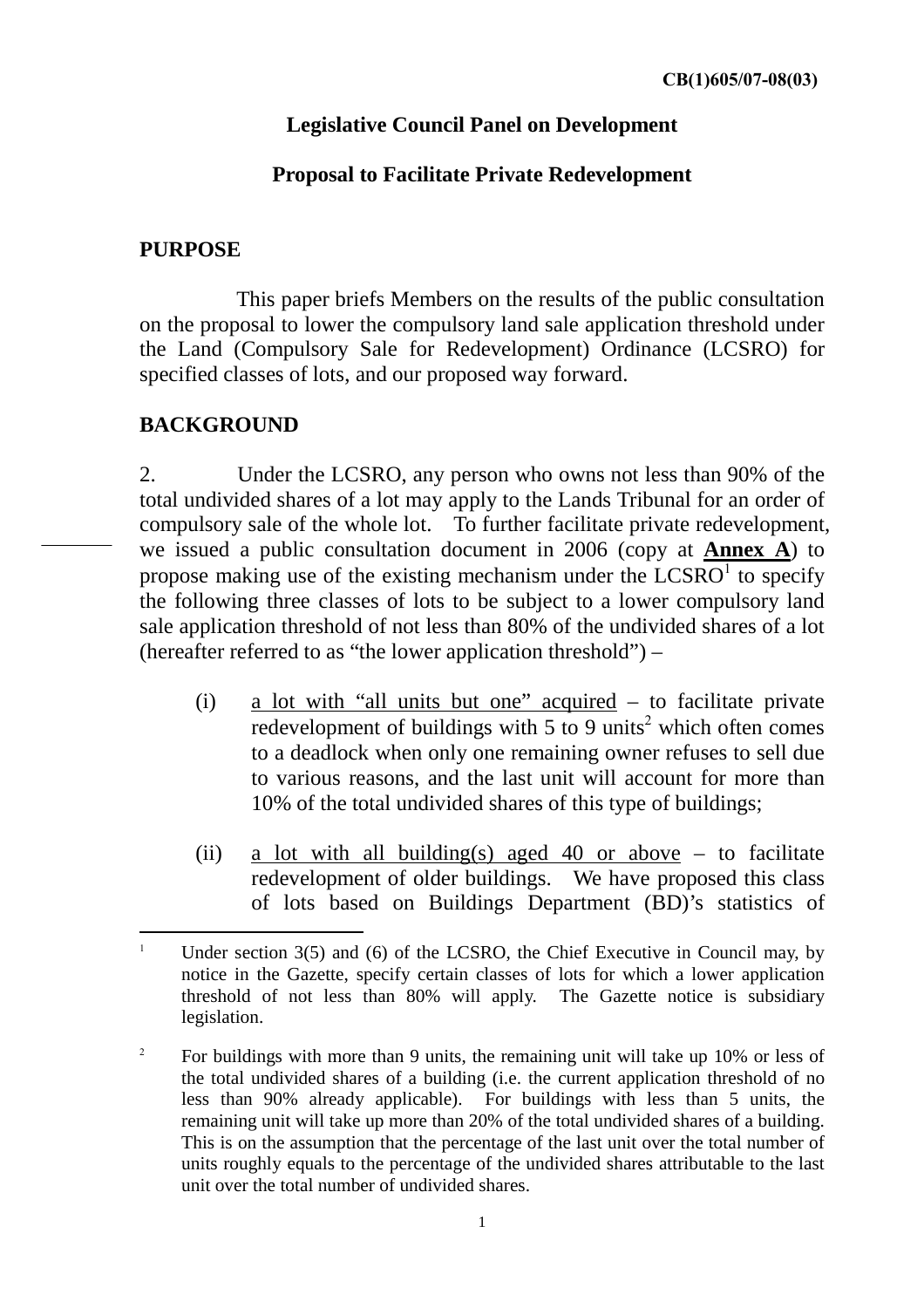building repair orders, which show that over one-third of the orders were served on buildings of 40 years or above in recent years; or

(iii) a lot with missing/untraceable owners – to facilitate private redevelopment when some owners cannot be reached. We have proposed to require that the total undivided shares involving missing/untraceable owners should account for at least 10% of the total undivided shares of the lot, so that an applicant will not be better off when there happens to be a missing/untraceable owner and the applicant would still need to acquire as many interests as possible through negotiation and agreement<sup>3</sup>.

It was proposed that a lot falling under any one of the above three classes may enjoy the lower application threshold.

# **RESULTS OF PUBLIC CONSULTATON**

3. During the 3-month consultation period, we organized two public forums, two owner group discussion sessions and one focus group discussion session involving academics, owners' representatives and building professionals. The then Panel on Planning, Lands and Works of the Legislative Council, the Land and Building Advisory Committee, as well as the Chairmen and Vice-Chairmen of District Councils (DCs) were also consulted. We attended four briefings/meetings organized by  $DCs<sup>4</sup>$  and an industry forum hosted by the Hong Kong Institute of Surveyors. In addition, we conducted a telephone poll survey on 21 to 30 April 2006 involving over 1,000 respondents, and invited views through the web-based Public Affairs Forum established by the Home Affairs Bureau.

4. The consultation results show that many views supported the general policy direction to lower the compulsory land sale application threshold to facilitate private redevelopment. This is in line with the results of the telephone poll survey, with some 66% of respondents supporting the proposal to facilitate private redevelopment. The consultation results also

 $\overline{a}$ 3 If the number of units with missing owners only accounts for, say, 2% of the total undivided shares in a lot, designating such lots for a lower compulsory sale threshold will be tantamount to helping an applicant to acquire an additional 8% of undivided shares.

<sup>4</sup> Including Planning, Transport and Environmental Protection Committee of Wan Chai DC, Eastern DC, Housing Committee of Sham Shui Po DC and Central and Western DC.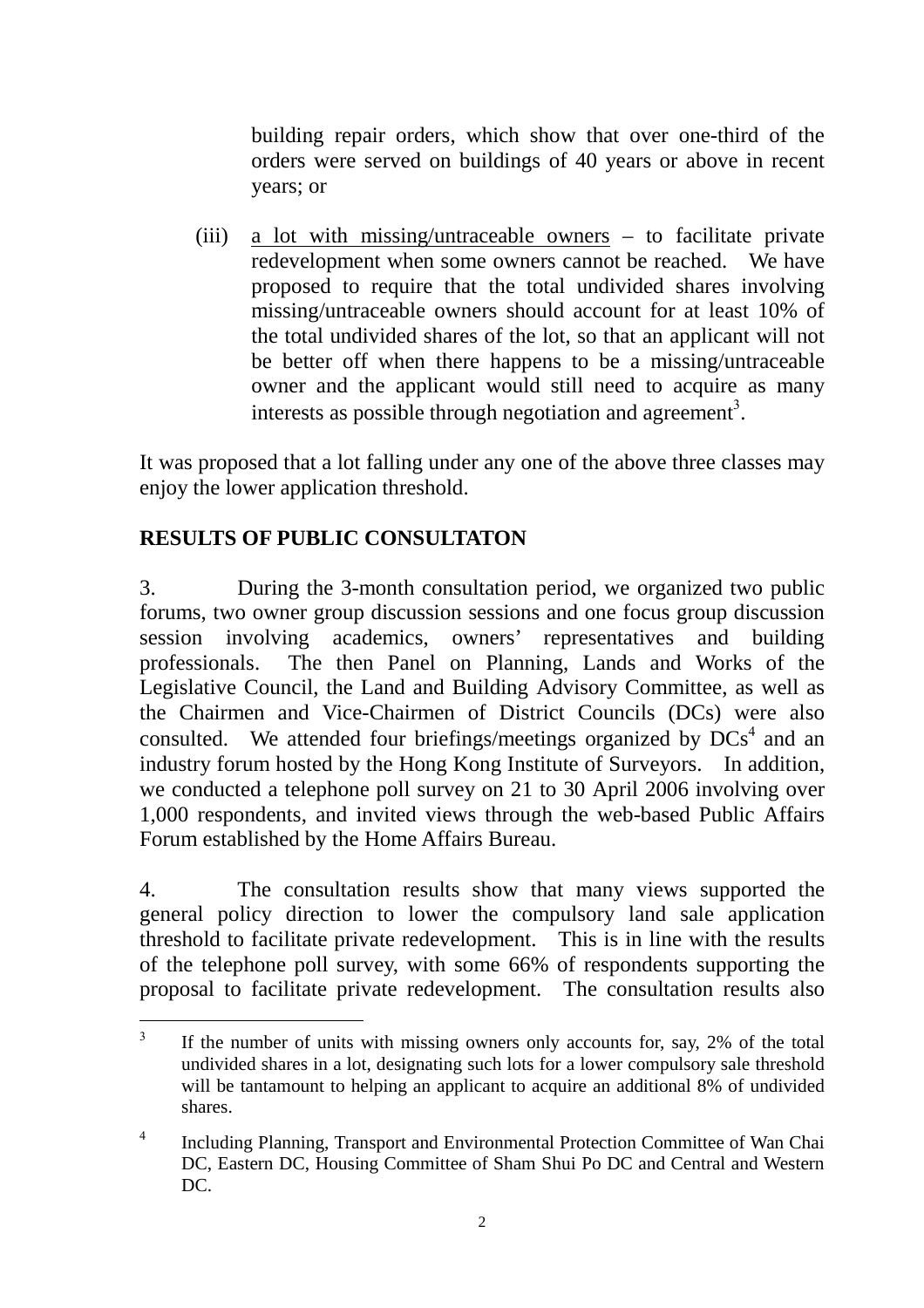show that the community is concerned about measures taken to safeguard the interests of owners of private properties.

5. Nevertheless, unlike the results of the telephone poll survey which showed a clear support for the three proposed classes of lots, the consultation results revealed mixed views in this regard. A statistical summary of views received in respect of our proposal is at **Annex B**. The results of the telephone poll survey are at **Annex C**.

### **DETAILED ANALYSIS**

### A Lot with "All Units But One" Acquired

6. There were generally no strong concerns expressed on designating this class of lot for a lower application threshold during the consultation period, and only a limited number of responses were received. We therefore propose to designate a lot with "all units but one" acquired for a lower application threshold. Although there is no readily available data of buildings that could benefit from this proposal, over 20,000 private buildings are 9 storeys or less.

7. In preparing for the Gazette notice to designate this class of lots, we will provide a definition of "unit". It is our intention to regard building parts with undivided shares allotted and not falling within the common parts of a building as a "unit". However, car parking spaces, roof-top areas, external walls and basements will not be regarded as a "unit" even if they are allotted with undivided shares and do not fall within the common parts. This is to ensure that the applicability of this class of lot will not be unnecessarily constrained<sup>5</sup>. We are seeking relevant professional institutes' input on how best to define "unit" for this class of lot and welcome views from members.

### A Lot with All Building(s) that are Aged 40 or Above

8. During the public forums and owners' group discussion sessions, many participants who claimed to live in older buildings strongly supported this proposal. They regarded this as an opportunity for them to improve their living environment. Some respondents asked for further lowering the

 $\frac{1}{5}$  The result is that if an applicant succeeds in acquiring more than 80% of the undivided share of that lot but fails to acquire a remaining unit and some car parking spaces, he may still apply to the Lands Tribunal for a compulsory sale at the lower application threshold.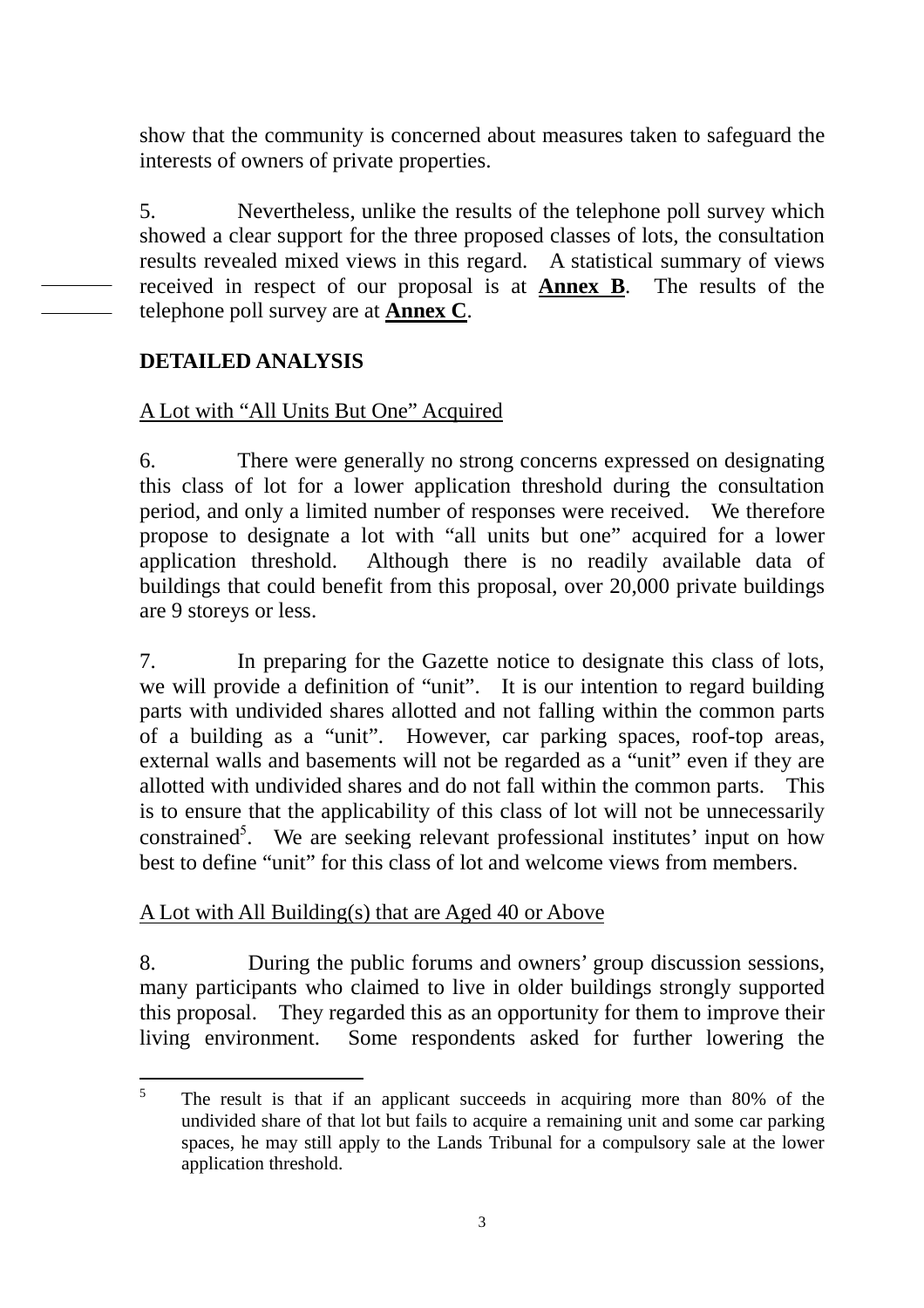application threshold for buildings aged 50 or above or even younger buildings to 75% or below. The industry also generally supported this class of lot.

9. Nonetheless, a considerable portion of respondents expressed concern that using building age alone might not be sufficient in determining the redevelopment need of a building. They considered that buildings aged 40 or above with good maintenance would not justify early redevelopment.

10. In response to the above concern, we would like to point out that under the LCSRO, a person who has acquired 90% of the lot, or the 80% proposed under the lower application threshold, is not empowered to compel the remaining owner(s) to sell their properties. He may only trigger the mechanism to make an application to the Lands Tribunal and the Lands Tribunal is required to consider, among other factors, the "age or state of repair" of the existing development on the lot when determining whether the redevelopment of the subject lot is justified. In other words, the Lands Tribunal has the role safeguarding the interests of owners. In March 2007, the Lands Tribunal in fact rejected an application for compulsory land sale order concerning two 47 years old six-storey buildings on the grounds that the applicant had failed to satisfy the Lands Tribunal that the intended redevelopment was justified due to the age or state of repair of the relevant buildings. This case clearly illustrates the Lands Tribunal's role in ensuring that redevelopment is justified having regard to the building conditions before approving an application for compulsory sale.

11. Given that the existing power of the Lands Tribunal under the LCSRO already provides sufficient safeguard, we propose maintaining our proposal of designating this class of lots for a lower application threshold. Doing so could potentially facilitate private redevelopment of the dilapidated buildings within the group of about 9,000 buildings that were 40 years or above as at the end of 2007. This will also help expedite the redevelopment of some old and run-down industrial buildings to suit the changing economic needs of Hong Kong.

### A Lot with Missing/Untraceable Owners

12. Many views received expressed various concerns about this class of lots, in particular the definition of "missing/untraceable owners" and the necessary procedures to be taken by the applicants to notify the relevant owners. They were concerned about the possibility of erroneously regarding an owner as "missing or untraceable", whilst certain steps and procedures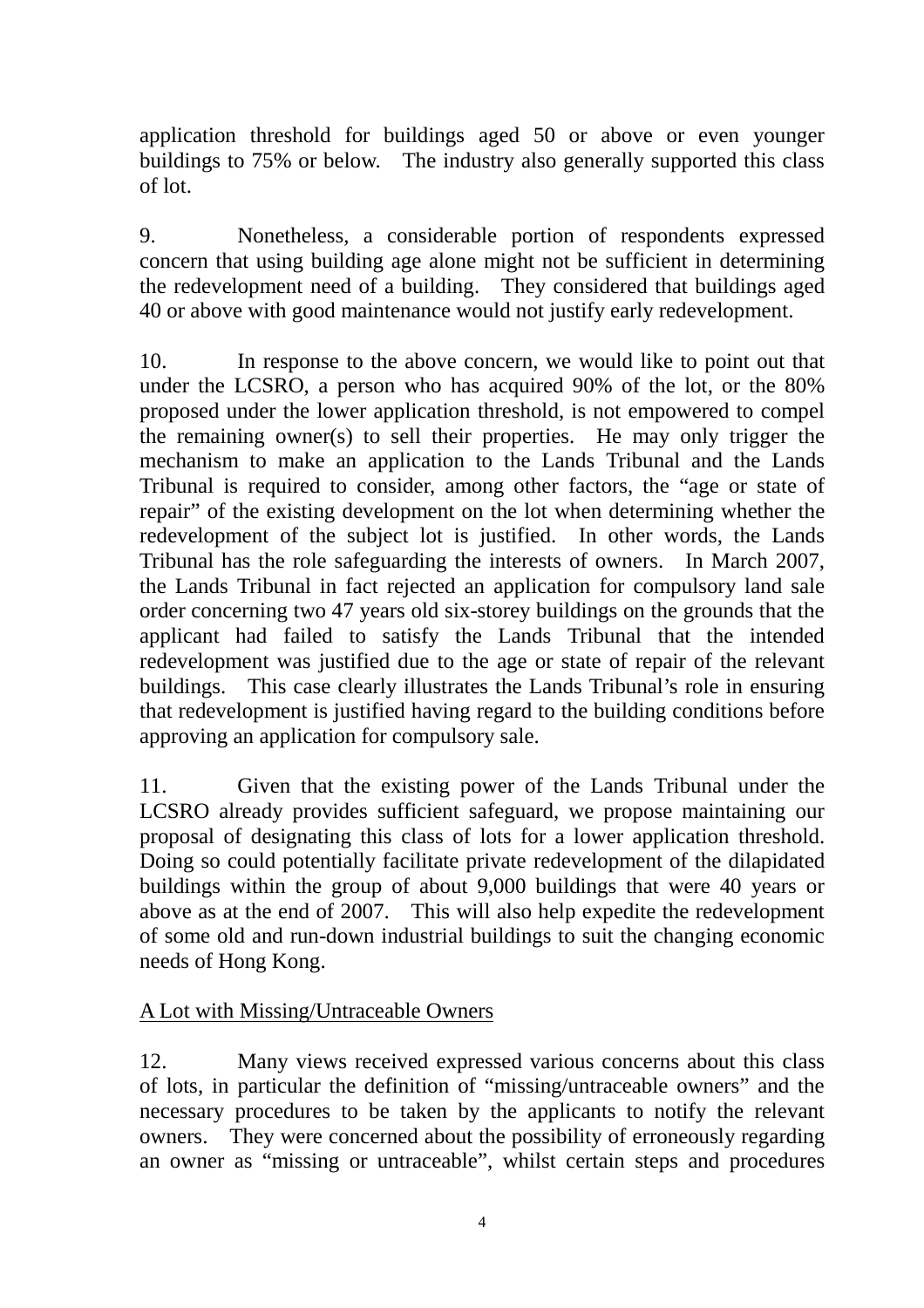could be taken to trace the owner. They opined that it would be difficult to put in place a notification mechanism that could adequately protect the private property rights of owners who are not accessible due to various reasons.

13. On the other hand, there were also some views, especially from the industry, requesting to remove the proposed requirement that the number of missing/untraceable owners involved should be at least 10% of the total undivided shares of the lot. It was suggested that such requirement would pose unnecessary restrictions, hence defeating the purpose of facilitating private redevelopment.

14. Given that the public and owners are not adequately assured of the impact of the relaxation in respect of "missing or untraceable owners", and the doubtful effectiveness of this measure under the proposed requirement, we consider it more prudent to drop this class of lots for the time being. However, we could revisit this class of lots in future as necessary with the benefit of actual experience in operating the lower threshold in respect of the other classes of lots.

## **WAY FORWARD**

15. In the light of the results of public consultation and the above analysis, we intend to proceed with designating the following two classes of lots in a Gazette notice for a lower application threshold of not less than 80% –

- (i) a lot with "all units but one" acquired; or
- (ii) a lot with all building(s) aged 40 or above.

We aim to introduce the Gazette notice, which is subsidiary legislation, into the Legislative Council as soon as practicable.

Development Bureau January 2008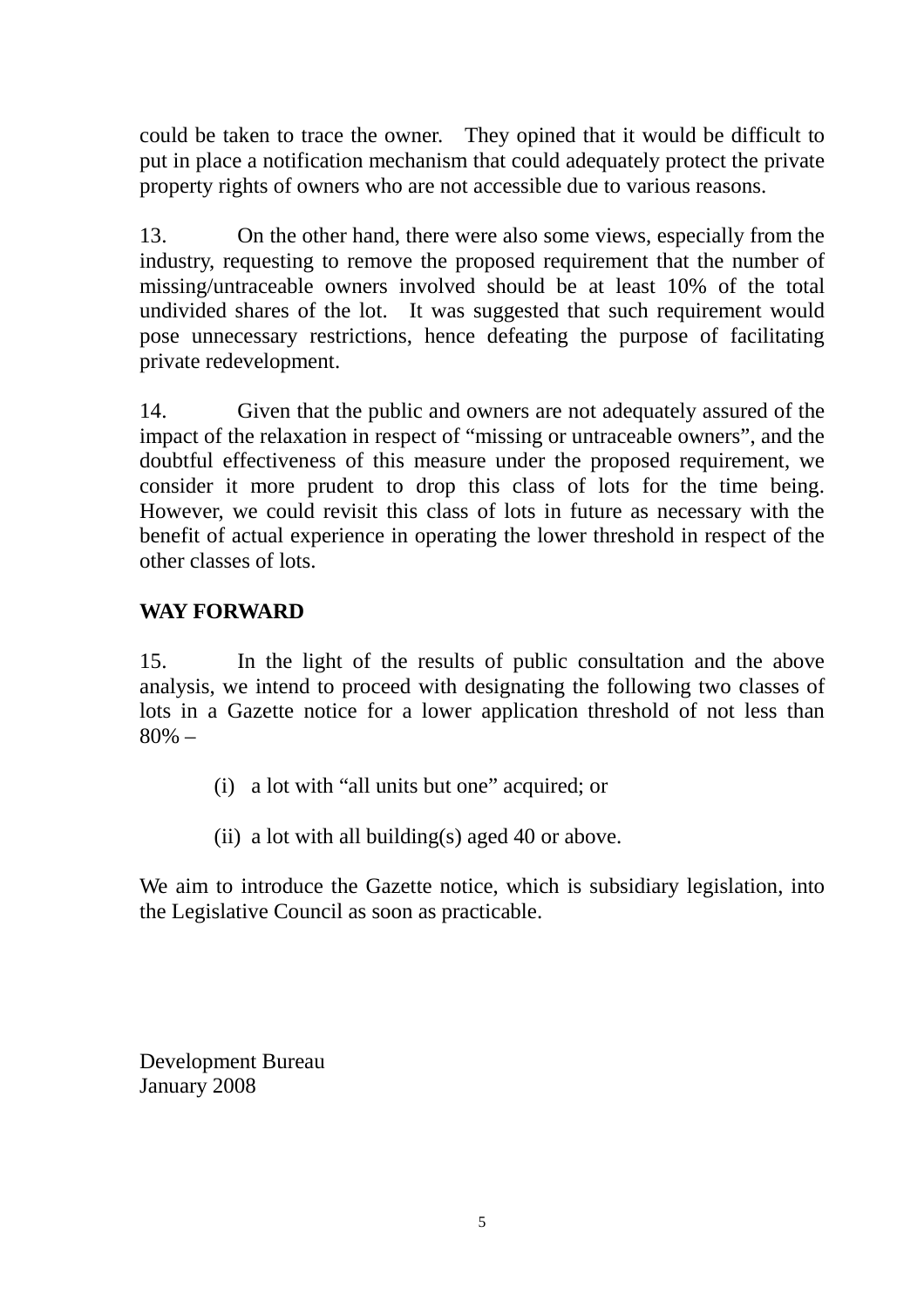# Proposals to Lower the Compulsory Sale Threshold for Specified Classes of Lots under Land (Compulsory Sale for Redevelopment) Ordinance

#### **PURPOSE**

This paper sets out three proposed classes of lots to be designated under section 3(5) and (6) of the Land (Compulsory Sale for Redevelopment) Ordinance (LCSRO) to be subject to a compulsory sale threshold of not less than 80% in order to facilitate redevelopment of these classes of lots.

#### **BACKGROUND**

The Government is committed to arresting building deterioration.  $2.$ As part of the Government's holistic strategy to tackle the problem, we attach great importance to facilitating private sector's redevelopment efforts.

In this regard, the Land (Compulsory Sale for Redevelopment) 3. Ordinance (LCSRO) (Cap. 545) was enacted in 1998 and came into operation In a nutshell, the LCSRO provides for a person (other than as a in 1999. mortgagee) who owns not less than 90% of undivided shares in a lot to apply to the Lands Tribunal for a compulsory sale of the whole lot for the purpose of As at end-2005, there were 19 applications for order for sale redevelopment. under the LCSRO, of which five have been granted by the Lands Tribunal, four are being processed and the others have been discontinued/suspended. The Lands Tribunal does not keep information on the reasons for discontinuation, but our understanding is that some of the cases have been discontinued because agreements for sale of the remaining interests have been reached between the respective owners and the applicants.

Noting that a protracted and uncertain acquisition process in 4. redevelopment is one of the major obstacles faced by private developers, we consider there is scope under the existing LCSRO to further facilitate the land Section 3(5) and (6) of the LCSRO provides that the assembly process. Chief Executive in Council may specify by notice in the Gazette certain classes of lots for which a lower threshold of not less than 80% will apply. The Gazette notice is subsidiary legislation and requires the approval of the

 $\mathbf{1}$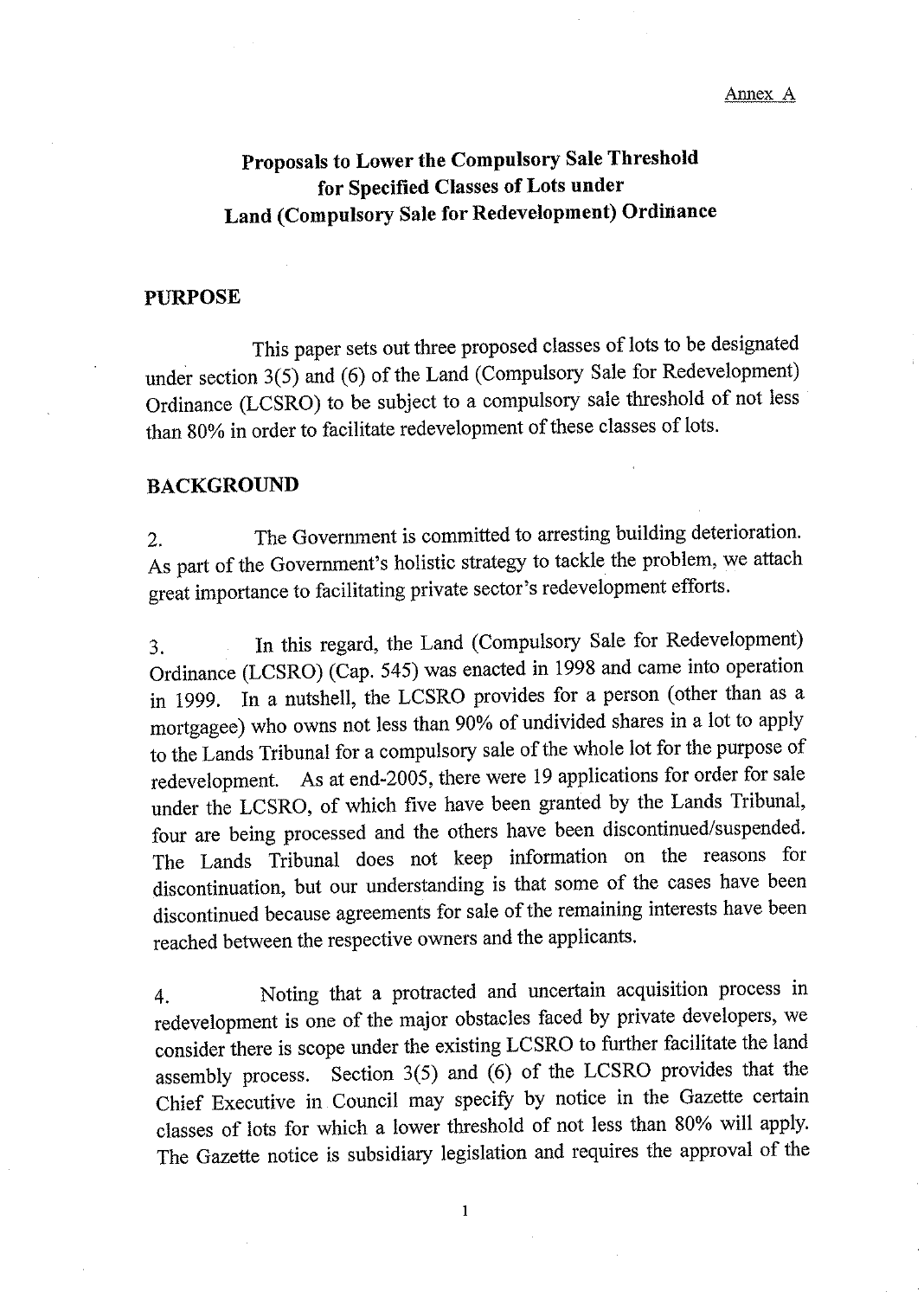Legislative Council. We consider that we could make use of this mechanism to further facilitate redevelopment efforts by the private sector. A copy of the relevant provisions is at the **Appendix**.

### **PROPOSED CLASSES OF LOTS**

In working out our proposals, we are mindful of the need to strike 5. a careful and fine balance between facilitating private redevelopment efforts and protecting individual property rights. In this connection, Article 6 of the Basic Law stipulates that the right of private ownership of property shall be protected in accordance with law.

In the light of the above, we have proposed the following classes 6. of lots as possible candidates to be subject to a lower compulsory sale threshold of not less than 80% under the LCSRO -

- a lot with "all units but one" acquired;  $(i)$
- a lot with building(s) that are aged 40 years or above; or  $(ii)$
- a lot with missing/untraceable owners.  $(iii)$

### A Lot with "All Units But One" Acquired

There have been concerns that private redevelopment of 7. buildings with 5 to 9 units often come to a deadlock when only one remaining owner refuses to sell due to various reasons, as the last unit would account for more than 10% of the total undivided shares of this type of buildings. As such, we propose to designate "a lot with 'all units but one' acquired" to enjoy a lower compulsory sale threshold of not less than 80%. This should help the redevelopment of some typical old buildings with 5 to 9 units<sup>1</sup>. There is no readily available data on the number of buildings falling under this category. Nonetheless, there are over 20,000 private buildings with 9 storeys or less.

For buildings with more than 9 units, the remaining unit will take up 10% or less of the undivided shares of a building. For buildings with less than 5 units, the remaining unit will take up more than 20% of the undivided shares of a building (this is on the assumption that the percentage of the last unit over the total number of units roughly equals to the percentage of the undivided shares attributable to the last unit over the total number of undivided shares).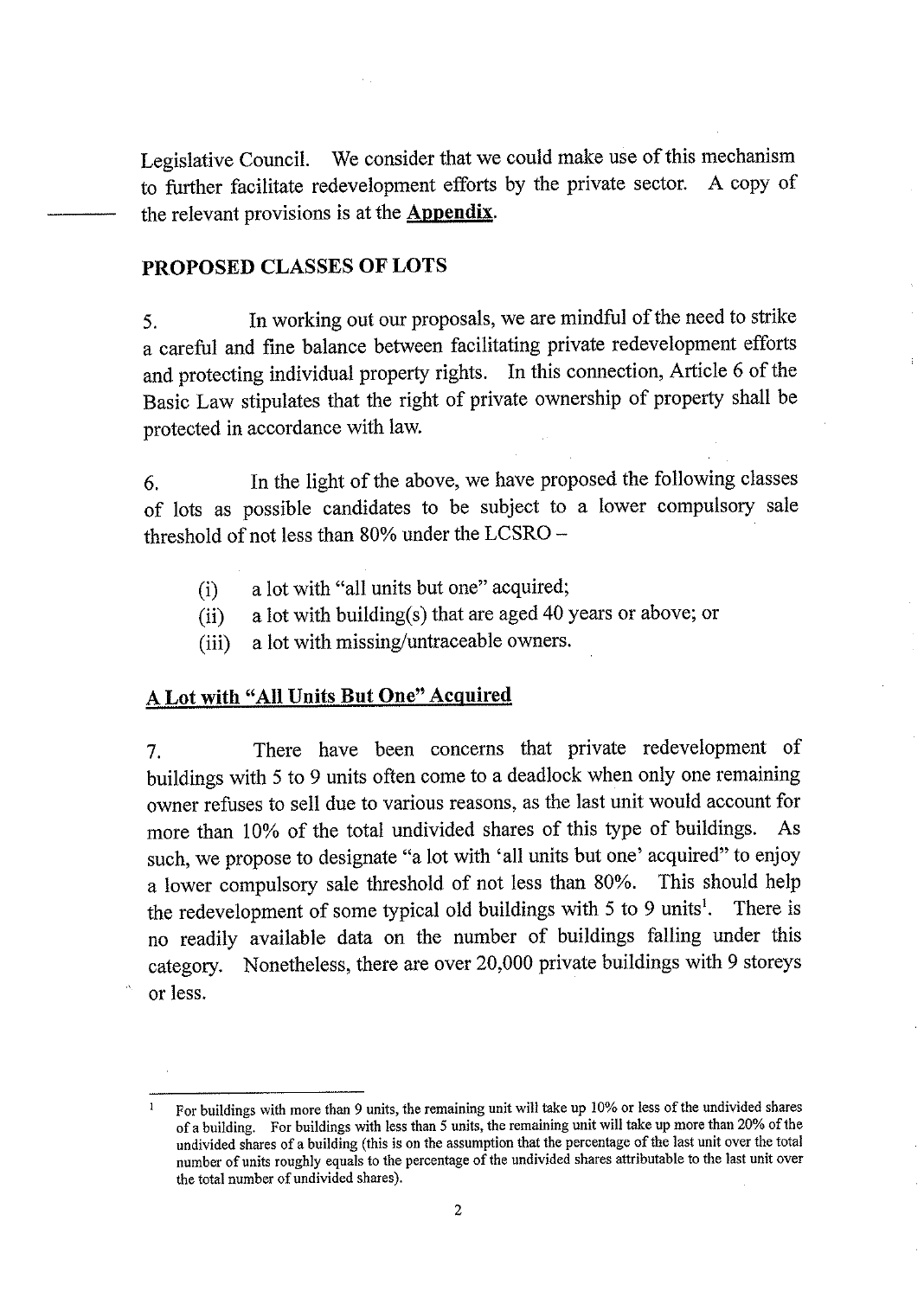## A Lot with Building(s) Aged 40 Years or Above

In general, the physical conditions of a building will deteriorate 8. with the passage of time although the degree of deterioration depends in turn on the state of maintenance. Given that building components have a definite lifespan, we consider building age an objective starting point for assessing redevelopment need.

There are at present over 7,500 private buildings (about 20% of 9. the total number of private buildings) which are aged 40 years or above in About 40% of the Buildings Department's statutory repair Hong Kong. orders<sup>2</sup> in 2003 and 2004 were issued to these old buildings. While the actual building condition is highly dependent on how well an old building is maintained, the enforcement figures have revealed that dilapidation is more common among these older buildings. It is also likely that 40-year-old buildings fall short of the latest standard of modern buildings in the provision of a comfortable and convenient living environment.

Designating buildings aged 40 years or above as a class of lot 10. will also facilitate redevelopment of buildings without basic sanitary facilities as this type of buildings are most likely to be pre-war buildings. Since these buildings fail to provide the most basic hygienic amenity, we consider their early redevelopment to be desirable. Buildings aged 40 years or above which are either monuments or proposed monuments are protected against demolition under the Antiquities and Monuments Ordinance (Cap 53). The Lands Tribunal will play a gatekeeper role and will only make an order for sale if it is satisfied, among other things, that the redevelopment application is justified.

## **A Lot with Missing/Untraceable Owners**

Another common difficulty encountered by private developers 11. during land assembly is that the relevant owners cannot be reached. We therefore propose to designate buildings with missing/untraceable owners as a class of lot for a lower compulsory sale threshold of not less than 80%.

Orders issued under sections 26 and 28 of the Buildings Ordinance (Cap 123) in respect of rectification of dangerous and dilapidated buildings and defective drainage.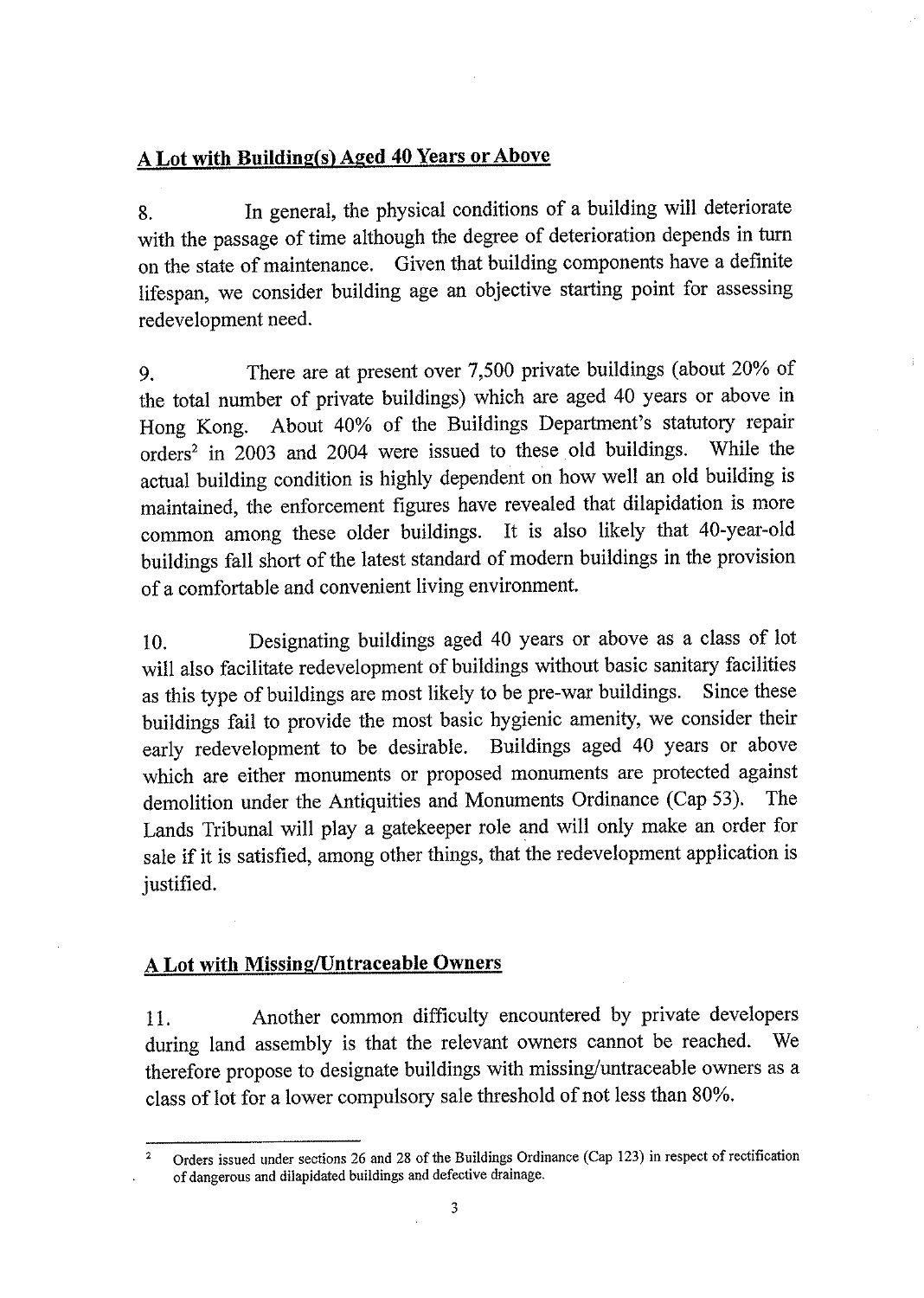$12.$ In this connection, we consider that the minimum percentage of undivided shares involving missing/untraceable owners should be set at 10% so that a majority owner will not be better off just when there happens to be a missing/untraceable owner<sup>3</sup> and the majority owner would still need to acquire as many interests as possible through negotiation and agreement.

### OTHER SUGGESTIONS RECEIVED REGARDING THE LCSRO

13. We are aware that there are calls, in particular from members of the industry, some professional bodies and individual owners, for more fundamental changes to the LCSRO, including lowering the threshold to not less than 80% across the board and changing the basis for calculation of threshold from a lot basis to a "site/scheme" basis. Nonetheless, we have reservation on these proposed changes given that the Legislative Council came to a consensus on the current 90% threshold on a lot basis in 1998 after very extensive debate. In particular, the proposed "site/scheme" basis may result in undesirable situations where a majority owner is unable to acquire any of the undivided shares in one of the lots in the "site/scheme" notwithstanding his holding of not less than 90% of the aggregate undivided There is a need to strike a careful balance between facilitating shares. redevelopment and protecting private property rights.

14. There are also requests that other than the age or state of repair of the existing development on the lot, the Government should, by way of regulation, specify further grounds on which the Lands Tribunal may take into account when considering whether the redevelopment of a lot under application is justified or not. We believe that such further grounds should be acceptable to the community, relatively objective and practicable. We welcome suggestions in this regard.

### **WAY FORWARD**

15. The Government would like to hear views on the proposals. In particular, we would like to seek the views of the professional bodies and the industry on the practicability of the three proposed classes of lots as set out in

If the number of units with missing owners only accounts for, say, 2% of the total undivided shares in a lot, designating such lots for a lower (not less than 80%) compulsory sale threshold will be tantamount to helping a majority owner to acquire an additional 8% of undivided shares.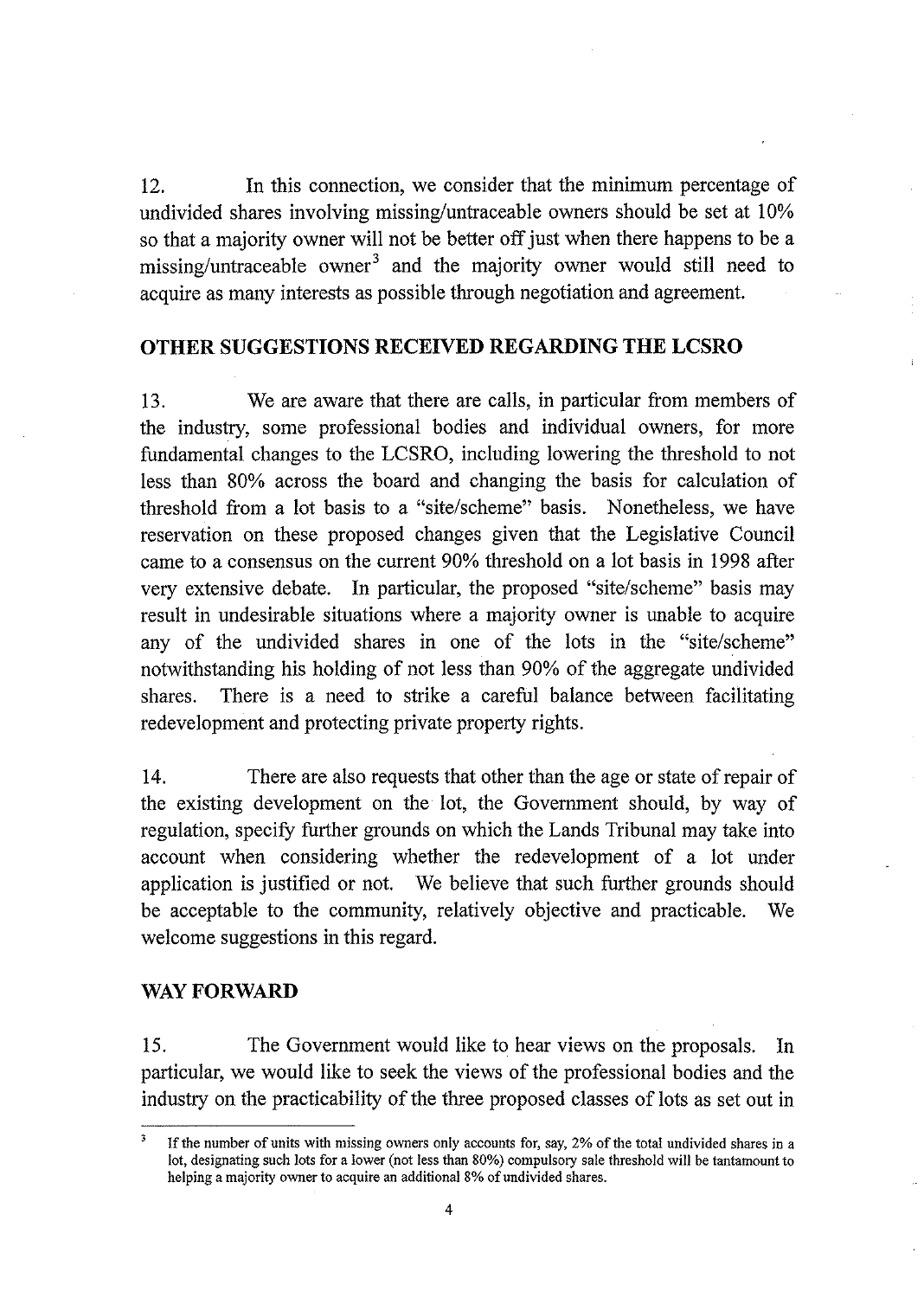paragraph 6 above. We will gauge the views of the community through appropriate channels, including holding public forums and group discussions with owners as well as gauging the views of the middle-class through the Government's Public Affairs Forum on the internet. Subject to the community's consensus over the proposed classes of lots, we will proceed with the submission of the necessary legislative proposals to the Legislative Council.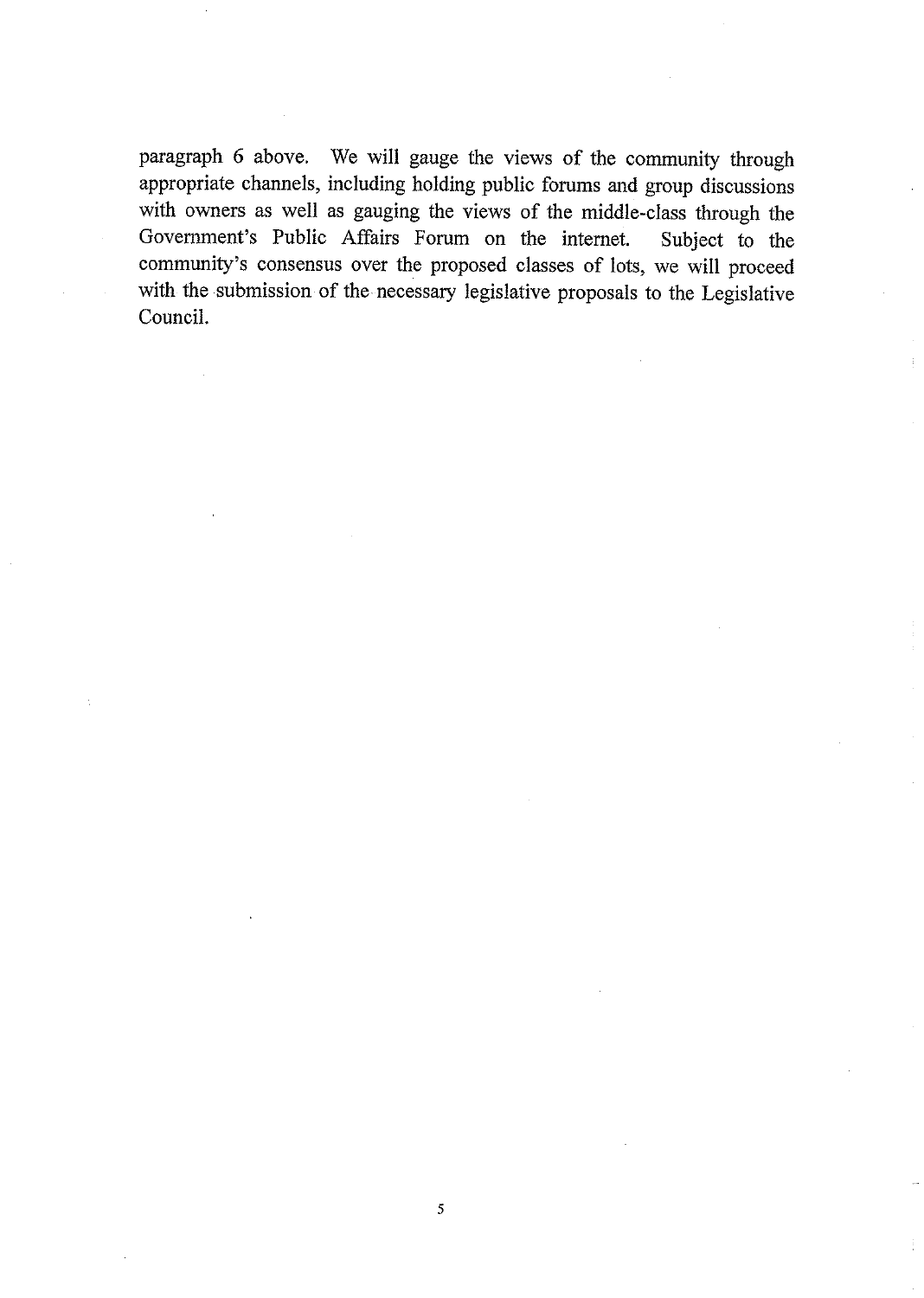#### **Appendix**

### LAND (COMPULSORY SALE FOR REDEVELOPMENT) ORDINANCE  $(Chapter 545)$

#### Section 3(5), 3(6) and 3(7)

#### Section  $3(5)$

 $\sim 10^7$ 

Subject to subsection (6), the Chief Executive in Council may, by notice in the Gazette, specify a percentage lower than the percentage mentioned in subsection (1) in respect of a lot belonging to a class of lots specified in the notice and, in any such case, subsection (1) and the other provisions of this Ordinance shall be construed as if, in relation to a lot belonging to that class of lots, that percentage so specified were substituted for the percentage mentioned in subsection (1).

#### Section 3(6)

No percentage may be specified in a notice under subsection (5) which is less than 80%.

#### Section  $3(7)$

It is hereby declared that-

- without prejudice to the generality of the definition of "minority  $(a)$ owner" or the operation of subsection  $(1)(b)$  or section  $4(1)(b)(i)$ , for the purposes of this section, in the calculation of any percentage of undivided shares in a lot owned by a person or persons (and whether or not he is or they are the person or persons referred to in subsection (1)), there shall be disregarded any undivided shares which are undivided shares in respect solely of any common parts of the lot;
- $(b)$ a notice under subsection (5) is subsidiary legislation.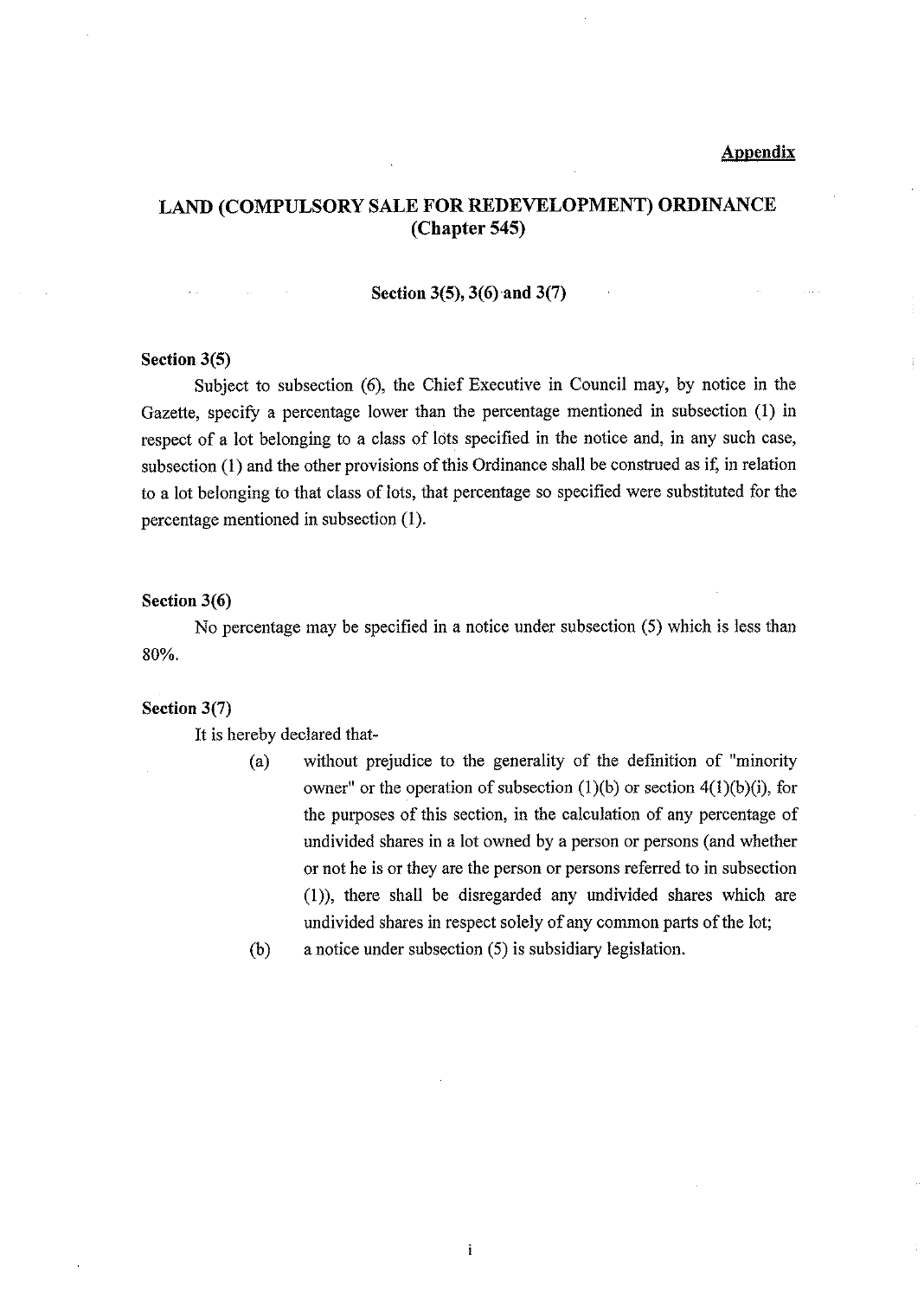## **Consultation Results on the Proposal to Lower the Compulsory Land Sale Application Threshold for Three Specified Classes of Lots under the Land (Compulsory Sale for Redevelopment) Ordinance**

| <b>Proposals Set Out in</b><br><b>Consultation Document</b> |                                                                                                                      | <b>Consultation Results</b>                                                                                                                                                                                                                                                                                                                                                                                                            |  |
|-------------------------------------------------------------|----------------------------------------------------------------------------------------------------------------------|----------------------------------------------------------------------------------------------------------------------------------------------------------------------------------------------------------------------------------------------------------------------------------------------------------------------------------------------------------------------------------------------------------------------------------------|--|
|                                                             | <b>General</b>                                                                                                       |                                                                                                                                                                                                                                                                                                                                                                                                                                        |  |
| 1.                                                          | Introduction of a proposal to lower the<br>compulsory land sale application<br>threshold for certain classes of lots | 63% (63 responses) support<br>$\bullet$<br>31% (31 responses) against<br>6% (6 responses) other views<br>Total: 100 responses                                                                                                                                                                                                                                                                                                          |  |
|                                                             | <b>Three Proposed Classes of Lots</b>                                                                                |                                                                                                                                                                                                                                                                                                                                                                                                                                        |  |
| 2.                                                          | Lots with "all units but one" acquired                                                                               | 50% (5 responses) support<br>40% (4 responses) against<br>10%<br>$(1$ response)<br>other<br>suggestion<br>Total: 10 responses                                                                                                                                                                                                                                                                                                          |  |
| 3.                                                          | Lots with buildings aged 40 or above                                                                                 | 17% (10 responses) support<br>$\bullet$<br>55% (33 responses) against <sup>2</sup><br>28% (17 responses) other<br>suggestions, including:<br>building conditions<br>$\blacktriangleright$<br>should be factored in;<br>different land sale<br>$\blacktriangleright$<br>application thresholds<br>should be set for<br>buildings of different<br>ages; and<br>buildings of younger<br>➤<br>age should be covered<br>Total: 60 responses |  |

<sup>&</sup>lt;sup>1</sup> The percentages indicate the proportion of supporting/opposing/other views on the basis of the number of responses on the particular issue.

<sup>2</sup> The main reason against the proposal is that buildings aged 40 or above could be well-maintained, and redevelopment of these buildings may not be justified.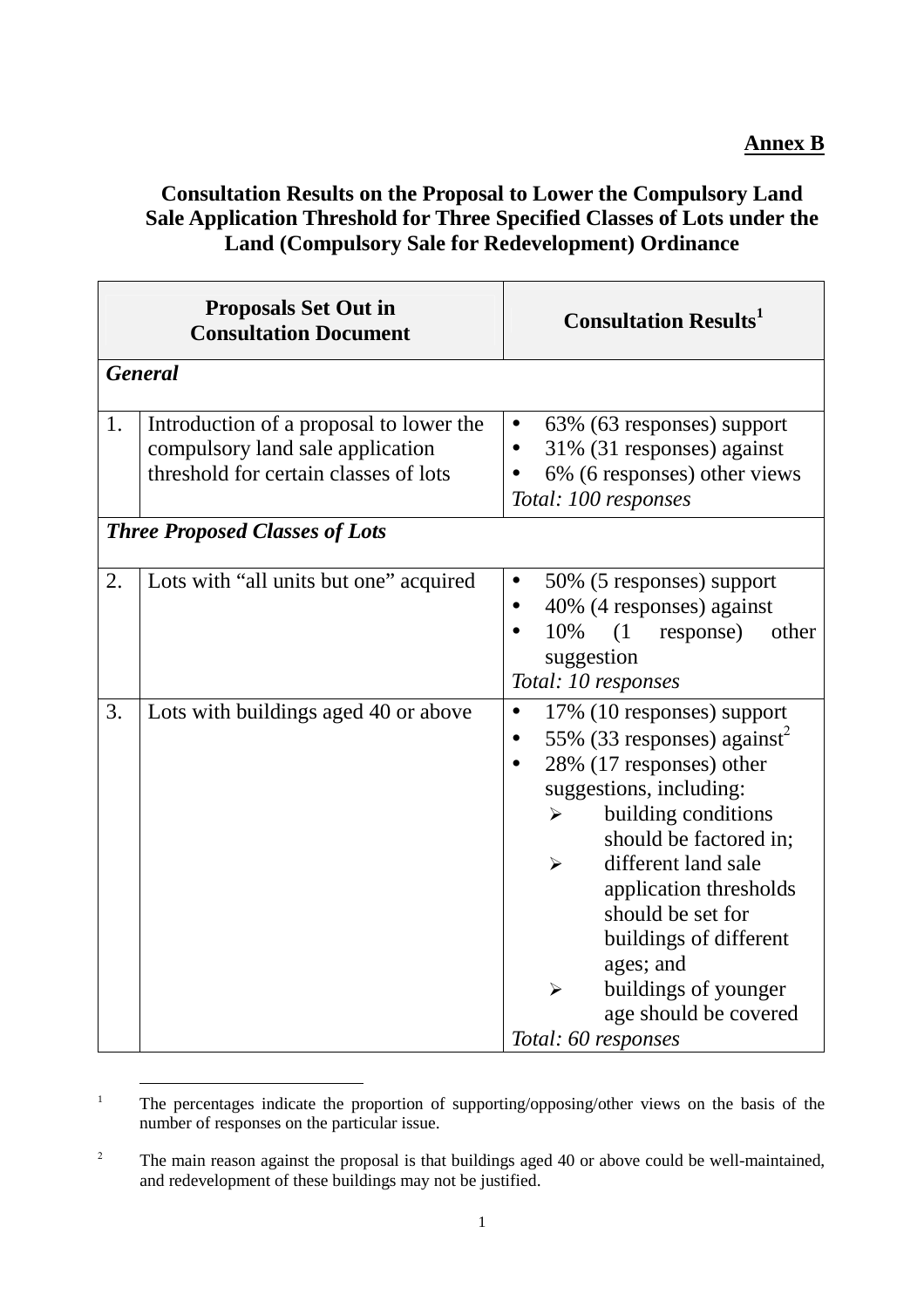| <b>Proposals Set Out in</b><br><b>Consultation Document</b> | <b>Consultation Results</b>                                                                                                          |
|-------------------------------------------------------------|--------------------------------------------------------------------------------------------------------------------------------------|
| Lots with missing/untraceable owners                        | 7% (1 response) support<br>0% (0 responses) against<br>93% $(13$ responses) other<br>suggestions <sup>3</sup><br>Total: 14 responses |

|    | Principle to Strike a Balance between Facilitating Private Redevelopment and<br><b>Protection of Private Property Rights</b>                                                                                                                                                                                                                                                                                                                                                                                                                                                                                  |                                                                                                                                            |
|----|---------------------------------------------------------------------------------------------------------------------------------------------------------------------------------------------------------------------------------------------------------------------------------------------------------------------------------------------------------------------------------------------------------------------------------------------------------------------------------------------------------------------------------------------------------------------------------------------------------------|--------------------------------------------------------------------------------------------------------------------------------------------|
| 5. | Support the principle<br>The proposal reflects the principle<br>The proposal cannot reflect the<br>principle<br>Other suggestions to maintain such<br>balance<br>Government should take measure to<br>safeguard the interest of private<br>owners                                                                                                                                                                                                                                                                                                                                                             | 4% (1 response)<br>$\bullet$<br>7% (2 responses)<br>30% (8 responses)<br>18% (5 responses)<br>$41\%$ (11 responses)<br>Total: 27 responses |
|    | <b>Other Suggestions</b>                                                                                                                                                                                                                                                                                                                                                                                                                                                                                                                                                                                      |                                                                                                                                            |
| 6. | Lowering the application threshold<br>across-the-board to 80%<br>Lowering the application threshold<br>across-the-board to a percentage of<br>less than 80%<br>Changing the basis for calculation<br>of application threshold from a lot<br>basis to a "site/scheme" basis<br>Other suggestions/comments, e.g.<br>$\overline{\phantom{a}}$<br>to improve existing<br>mechanism to prevent frauds<br>in acquisition<br>the Government to provide<br>$\blacktriangleright$<br>the property valuation service<br>for minority owners<br>compulsory land sale<br>$\blacktriangleright$<br>application can only be | 5% (3 responses)<br>$\bullet$<br>9% (5 responses)<br>16% (9 responses)<br>70% (39 responses)                                               |

l 3 Some of the views are concerned about the definition of "missing/untraceable owners". Some requested the relaxation of the requirement that a minimum of 10% of the total undivided shares should belong to missing/untraceable owners.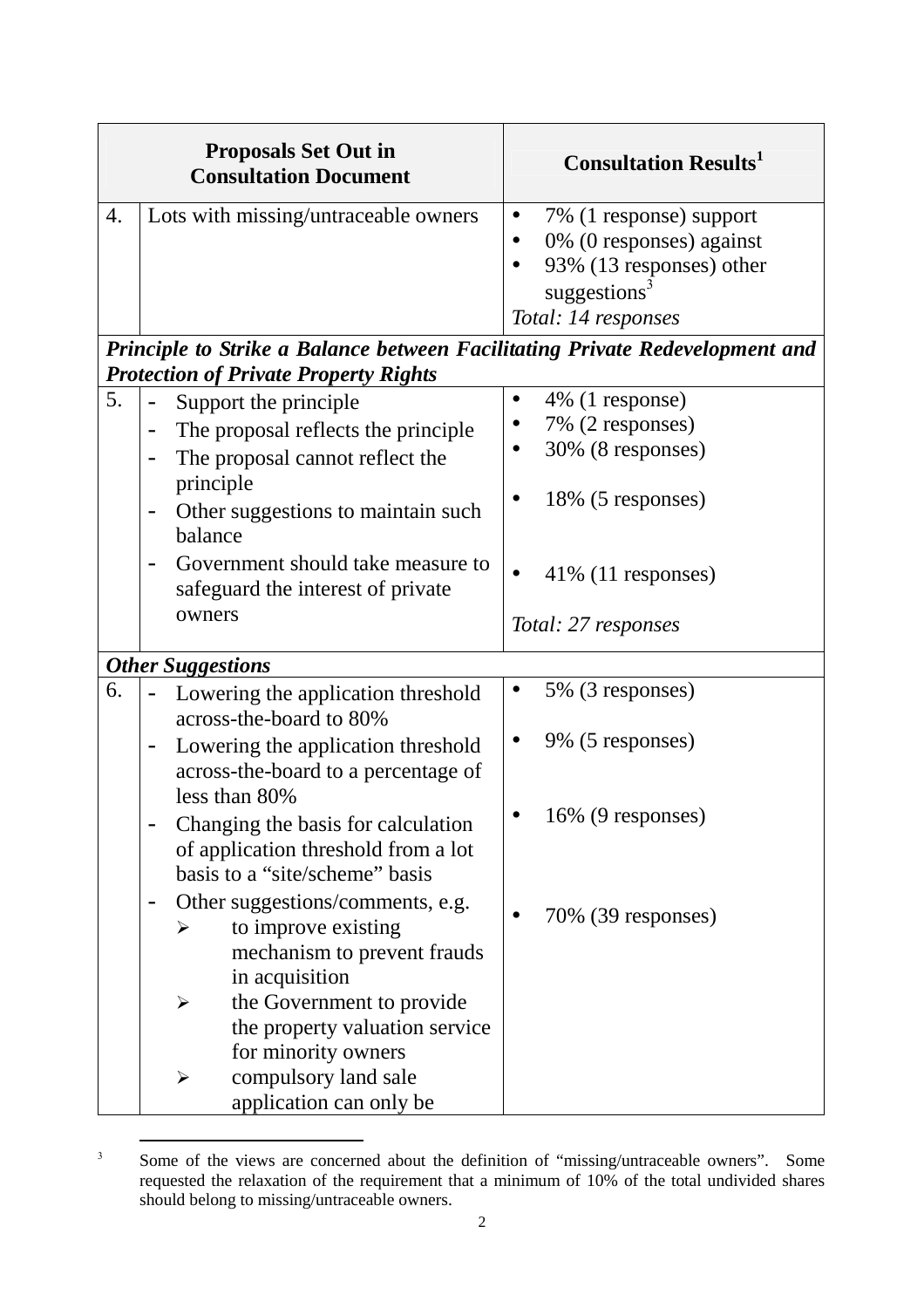| <b>Proposals Set Out in</b><br><b>Consultation Document</b>                                                                                                                                                                                                     | <b>Consultation Results</b> |
|-----------------------------------------------------------------------------------------------------------------------------------------------------------------------------------------------------------------------------------------------------------------|-----------------------------|
| triggered with the majority<br>consent (80%) of both owners<br>of commercial and domestic<br>units<br>the Government should set<br>↘<br>out detailed guidelines on the<br>factors to be considered when<br>the Lands Tribunal handles<br>land sale applications | Total: 56 responses         |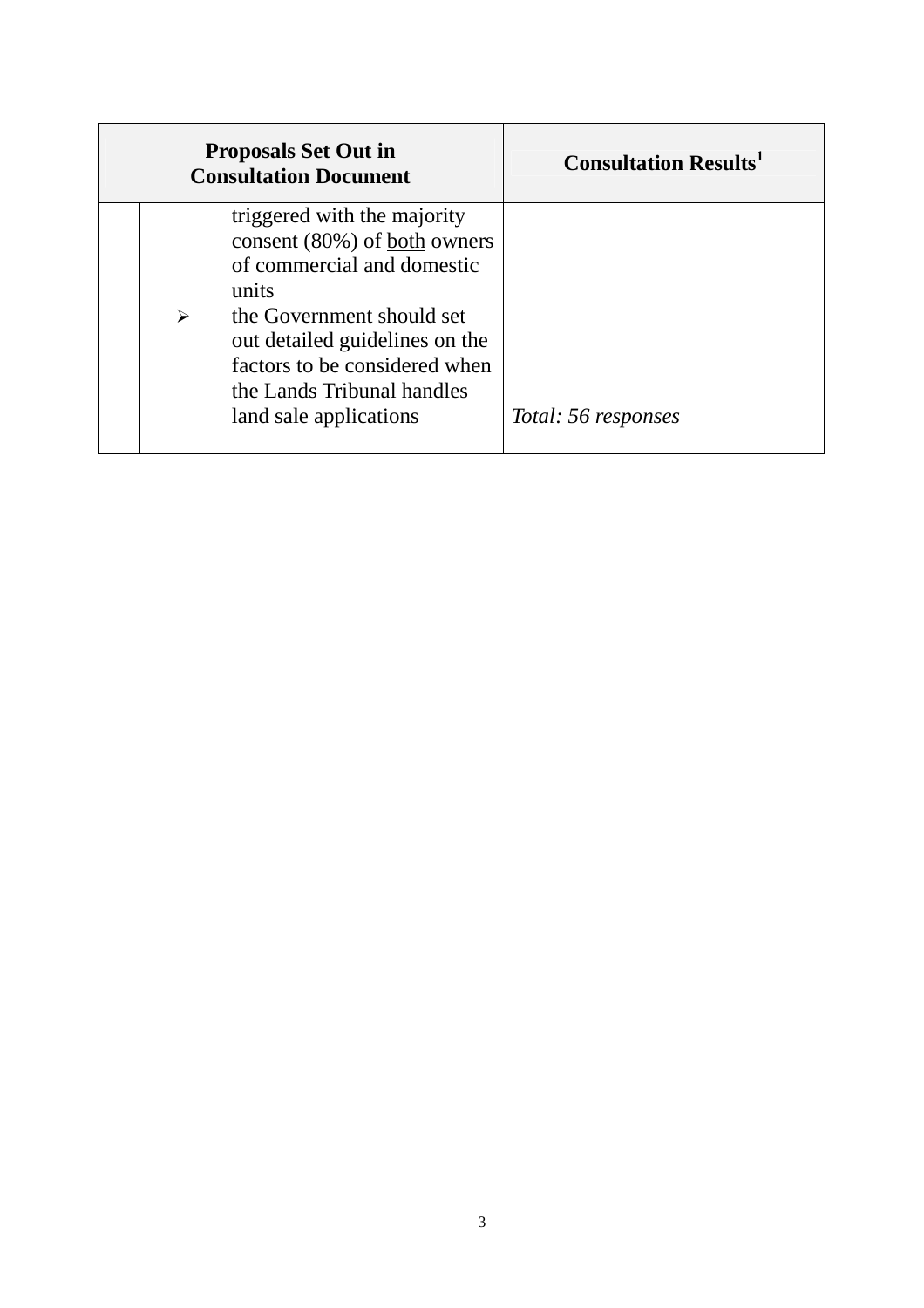#### **Results of Telephone Poll Survey on the Proposal to Facilitate Private Redevelopment Conducted on 21 - 30 April 2006**

[Q.1] How old is the building you are living in?

|                    | Percentage (%) |  |
|--------------------|----------------|--|
| 9 years or below   | 16.8           |  |
| $10 - 19$ years    | 29.9           |  |
| $20 - 29$ years    | 24.7           |  |
| $30 - 39$ years    | 16.4           |  |
| 40 years or above  | 6.0            |  |
| No idea            | 6.1            |  |
| Decline to respond | 0.2            |  |
| Total              |                |  |

- Note A total of 1 007 residents living in rented and privately-owned residential units were interviewed in this opinion survey.
- [Q.2] Under the prevailing law, private developers must own not less than 90% of the total undivided shares of a lot before applying to the Lands Tribunal for compulsory sale of the whole lot for redevelopment. In the case of a lot with "all units but one" acquired, do you agree that the Government should relax the requirement so that a developer who owns 80% of the total undivided shares of such lot will be allowed to apply for compulsory sale of the whole lot for redevelopment?

|                      | Percentage (%) |
|----------------------|----------------|
| Strongly agree       | 2.3            |
| Agree                | 45.7           |
| Neutral              | 3.4            |
| Disagree             | 27.0           |
| Strongly disagree    | 1.7            |
| No idea / No comment | 19.6           |
| Decline to respond   | 0.4            |
| Total                |                |

[Q.3] In the case of a lot with all building(s) aged 40 or above, do you agree that the Government should relax the requirement so that a developer who owns 80% of the total undivided shares of such lot will be allowed to apply for compulsory sale of the whole lot for redevelopment?

|                   | Percentage (%) |
|-------------------|----------------|
| Strongly agree    | 2.3            |
| Agree             | 61.1           |
| Neutral           | 2.7            |
| Disagree          | 22.1           |
| Strongly disagree |                |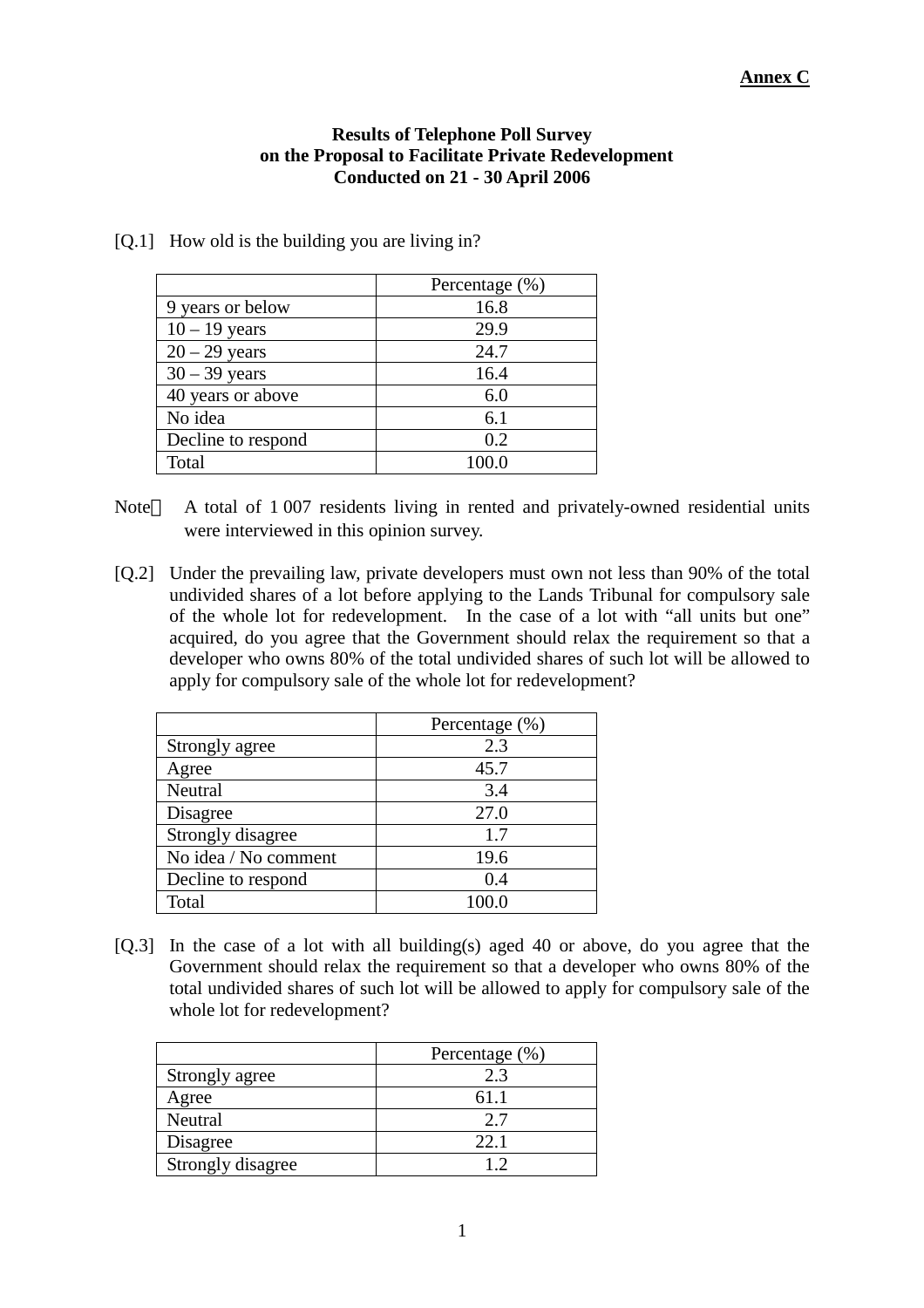| No idea / No comment | 10 I  |
|----------------------|-------|
| Decline to respond   | 0.5   |
| Fotal                | 100.0 |

[Q.4] In the case of a lot with missing / untraceable owners which account for at least 10% of the total undivided shares of the lot, do you agree that the Government should relax the requirement so that a developer who owns 80% of the total undivided shares of such lot will be allowed to apply for compulsory sale of the whole lot for redevelopment?

|                      | Percentage (%) |
|----------------------|----------------|
| Strongly agree       | 1.5            |
| Agree                | 61.8           |
| Neutral              | 2.9            |
| Disagree             | 20.3           |
| Strongly disagree    | 1.2            |
| No idea / No comment | 12.1           |
| Decline to respond   | 0.3            |
| Total                |                |

[Q.5] On the whole, do you agree that the Government should relax the compulsory land sale application threshold to facilitate private redevelopment to improve the environment of the old areas?

|                      | Percentage (%) |
|----------------------|----------------|
| Strongly agree       | 2.0            |
| Agree                | 64.3           |
| Neutral              | 5.5            |
| Disagree             | 14.8           |
| Strongly disagree    | 1.0            |
| No idea / No comment | 11.9           |
| Decline to respond   | 0.5            |
| Total                |                |

Background of respondents

1. Type of residence

|                                  | No. of respondents | Percentage (%) |
|----------------------------------|--------------------|----------------|
| Rented private residential unit  | 162                | 16.1           |
| Privately-owned residential unit | 845                | 83.9           |
| Total                            | 1007               | 100.0          |

#### 2. Sex

|        | No. of respondents | Percentage (%) |
|--------|--------------------|----------------|
| Male   | 443                | 44.U           |
| Female | 564                | 56.0           |
| Total  | $100^{-}$          | 00.0           |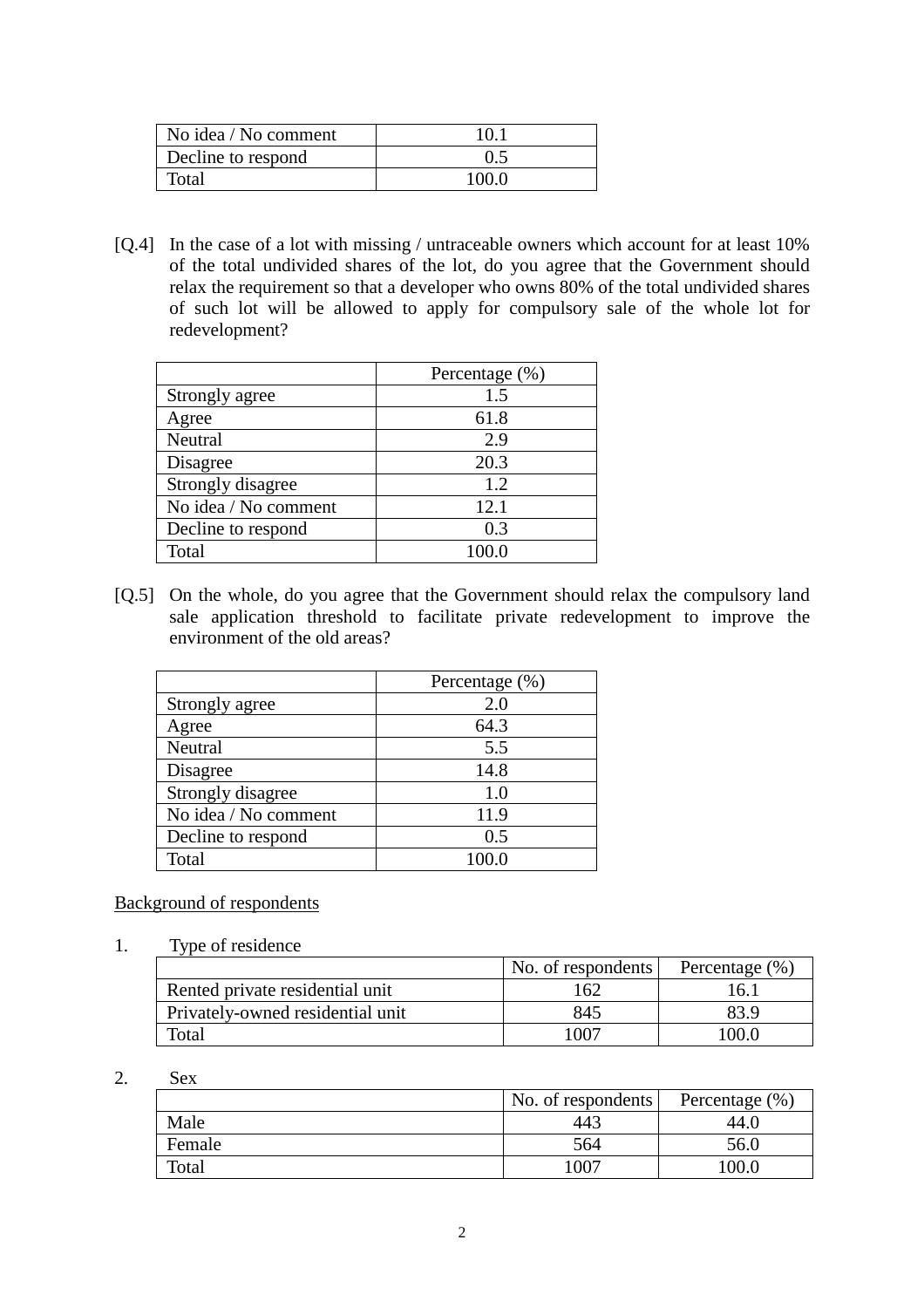## 3. Age

|                       | No. of respondents | Percentage $(\% )$ |
|-----------------------|--------------------|--------------------|
| $18 - 29$ years old   |                    | 17.6               |
| $30 - 39$ years old   | 212                | 21.1               |
| $40 - 49$ years old   | 298                | 29.6               |
| $50 - 59$ years old   | 176                | 17.5               |
| 60 years old or above | 144                | 14.3               |
| Total                 | 1007               | 0.001              |

### 4. Educational level

|                                      | No. of respondents | Percentage $(\% )$ |
|--------------------------------------|--------------------|--------------------|
| Received no schooling / Kindergarten | 23                 | 2.3                |
| Primary                              | 95                 | 9.4                |
| Secondary (Form $1 -$ Form $3$ )     | 119                | 11.8               |
| Secondary (Form $4 -$ Form $5$ )     | 294                | 29.2               |
| Matriculation (Form6 – Form7)        | 83                 | 8.2                |
| Tertiary (non-degree)                | 125                | 12.4               |
| Tertiary (degree) or above           | 261                | 25.9               |
| Decline to respond                   | 7                  | 0.7                |
| Total                                | 1007               | 100.0              |

## 5. Employment

|                    | No. of respondents | Percentage $(\% )$ |
|--------------------|--------------------|--------------------|
| Employed           | 582                | 57.8               |
| <b>Students</b>    | 75                 | 7.4                |
| Home carers        | 171                | 17.0               |
| Retired            | 140                | 13.9               |
| Unemployed         | 32                 | 3.2                |
| Others             |                    | 0.5                |
| Decline to respond | 2                  | 0.2                |
| Total              | 1007               | 00.0               |

# 6. Occupation

|                                            | No. of respondents | Percentage $(\% )$ |
|--------------------------------------------|--------------------|--------------------|
| Managers and administrators                | 145                | 24.9               |
| Professionals                              | 108                | 18.6               |
| Associate professionals                    | 57                 | 9.8                |
| Clerks                                     | 114                | 19.6               |
| Service and shop sales workers             | 67                 | 11.5               |
| Skilled agricultural / fishery workers     |                    | 0.2                |
| Craftsmen and related workers              | 24                 | 4.1                |
| Plant and machine operators and assemblers | 17                 | 2.9                |
| Unskilled workers                          | 16                 | 2.7                |
| Decline to respond                         | 33                 | 5.7                |
| Total                                      | 582                |                    |